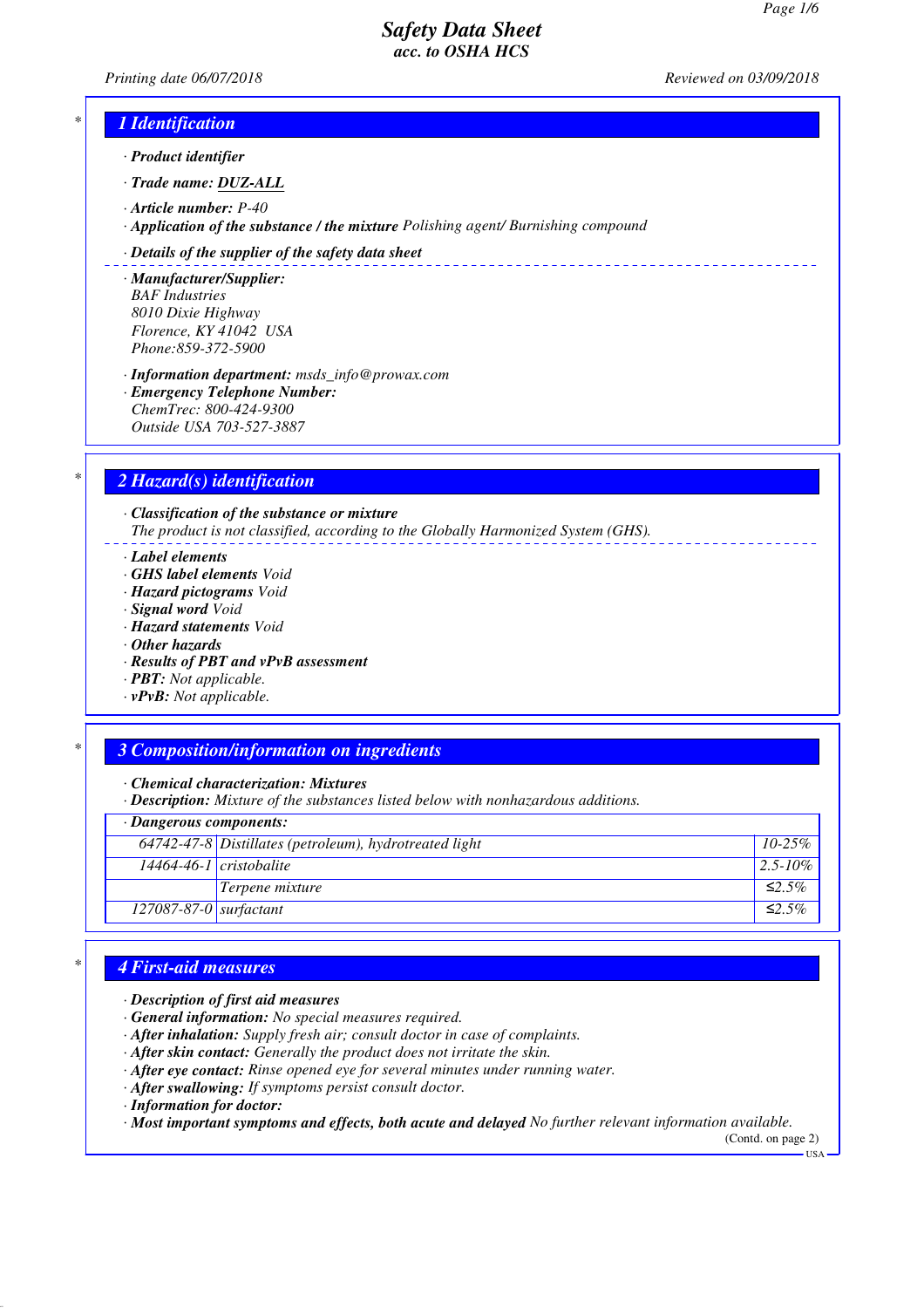*Printing date 06/07/2018 Reviewed on 03/09/2018*

*Trade name: DUZ-ALL*

(Contd. of page 1)

#### *· Indication of any immediate medical attention and special treatment needed No further relevant information available.*

# *\* 5 Fire-fighting measures*

- *· Extinguishing media*
- *· Suitable extinguishing agents: Use fire fighting measures that suit the environment.*
- *· Special hazards arising from the substance or mixture No further relevant information available.*
- *· Advice for firefighters*
- *· Protective equipment: No special measures required.*

### *\* 6 Accidental release measures*

- *· Personal precautions, protective equipment and emergency procedures Not required.*
- *· Environmental precautions:*
- *Dilute with plenty of water.*

*Do not allow to enter sewers/ surface or ground water.*

- *· Methods and material for containment and cleaning up:*
- *Absorb with liquid-binding material (sand, diatomite, acid binders, universal binders, sawdust).*
- *· Reference to other sections*
- *No dangerous substances are released.*
- *See Section 7 for information on safe handling.*
- *See Section 8 for information on personal protection equipment.*
- *See Section 13 for disposal information.*

### *\* 7 Handling and storage*

- *· Handling:*
- *· Precautions for safe handling No special measures required.*
- *· Information about protection against explosions and fires: No special measures required.*
- *· Conditions for safe storage, including any incompatibilities*
- *· Storage:*
- *· Requirements to be met by storerooms and receptacles: No special requirements.*
- *· Information about storage in one common storage facility: Not required.*
- *· Further information about storage conditions: None.*
- *· Specific end use(s) No further relevant information available.*

### *\* 8 Exposure controls/personal protection*

- *· Additional information about design of technical systems: No further data; see item 7.*
- *· Control parameters*
- *· Components with limit values that require monitoring at the workplace:*
- *The following constituent is the only constituent of the product which has a PEL, TLV or other recommended exposure limit.*

*At this time, the other constituents have no known exposure limits.*

# *14464-46-1 cristobalite*

- *PEL Long-term value: 0.05\* mg/m³*
- *\*resp. dust;½ value from resp.dust formulae Quartz*
- *REL Long-term value: 0.05\* mg/m³ \*respirable dust; See Pocket Guide App. A*
- *TLV Long-term value: 0.025\* mg/m³ \*as respirable fraction*

(Contd. on page 3)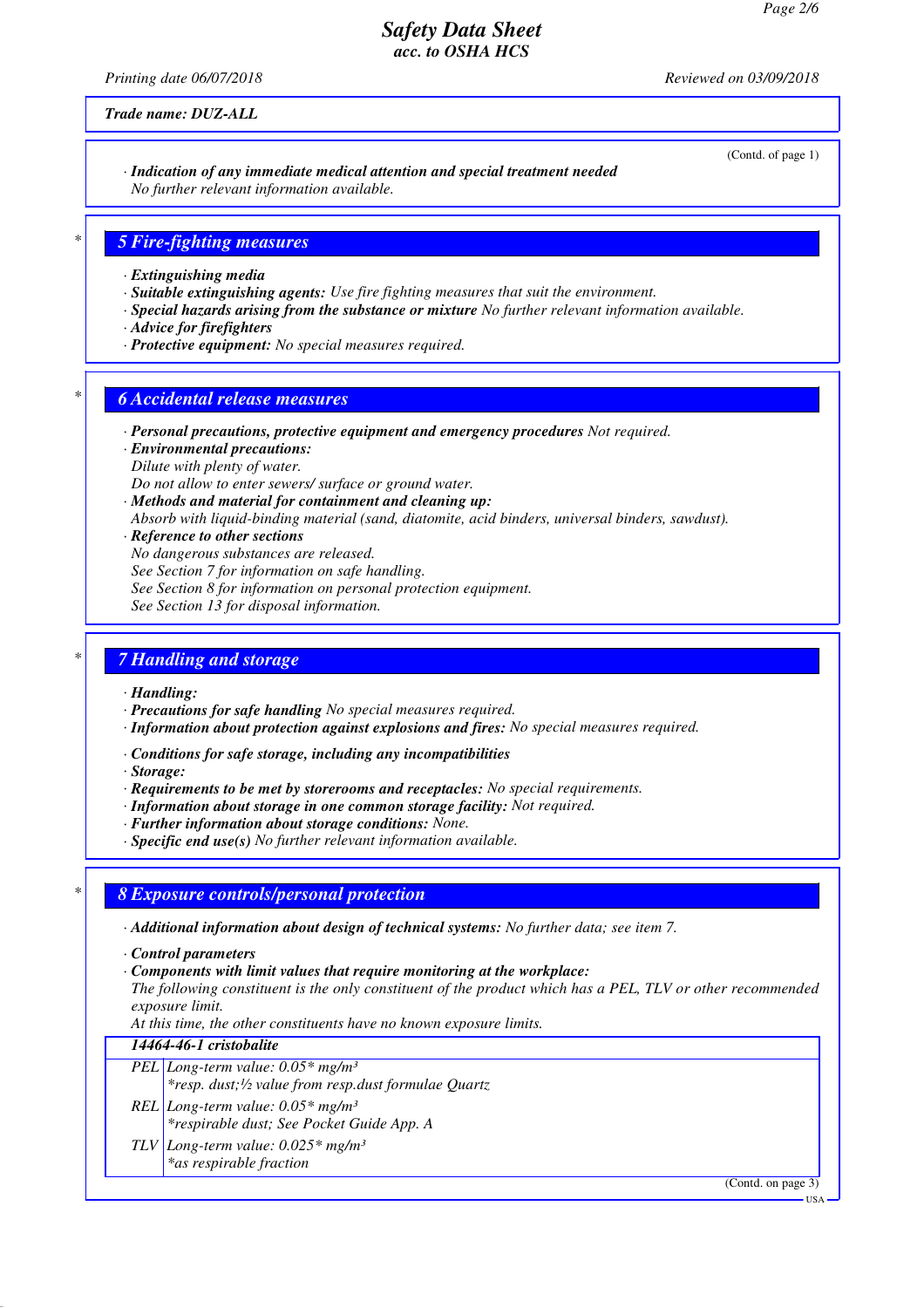*Printing date 06/07/2018 Reviewed on 03/09/2018*

*Trade name: DUZ-ALL*

(Contd. of page 2)

*· Additional information: The lists that were valid during the creation were used as basis.*

*· Exposure controls*

- *· Personal protective equipment:*
- *· General protective and hygienic measures:*

*The usual precautionary measures for handling chemicals should be followed.*

- *· Breathing equipment: Not required.*
- *· Protection of hands:*

*The glove material has to be impermeable and resistant to the product/ the substance/ the preparation. Due to missing tests no recommendation to the glove material can be given for the product/ the preparation/ the chemical mixture.*

*Selection of the glove material on consideration of the penetration times, rates of diffusion and the degradation*

*· Material of gloves*

*The selection of the suitable gloves does not only depend on the material, but also on further marks of quality and varies from manufacturer to manufacturer. As the product is a preparation of several substances, the resistance of the glove material can not be calculated in advance and has therefore to be checked prior to the application.*

*· Penetration time of glove material*

*The exact break through time has to be found out by the manufacturer of the protective gloves and has to be observed.*

*· Eye protection: Goggles recommended during refilling.*

| · Information on basic physical and chemical properties |                                               |  |
|---------------------------------------------------------|-----------------------------------------------|--|
| <b>General Information</b><br>$\cdot$ Appearance:       |                                               |  |
| Form:                                                   | <i>Viscous</i>                                |  |
| Color:                                                  | Purple                                        |  |
| $\cdot$ Odor:                                           | Solvent-like                                  |  |
| · Odor threshold:                                       | Not determined.                               |  |
| $\cdot$ pH-value at 20 $\degree$ C (68 $\degree$ F):    | 8.9                                           |  |
| Change in condition                                     |                                               |  |
| <b>Melting point/Melting range:</b>                     | Undetermined.                                 |  |
| <b>Boiling point/Boiling range:</b>                     | 100 °C (212 °F)                               |  |
| · Flash point:                                          | 101 °C (213.8 °F)                             |  |
| · Flammability (solid, gaseous):                        | Not applicable.                               |  |
| · Ignition temperature:                                 | 210 °C (410 °F)                               |  |
| · Decomposition temperature:                            | Not determined.                               |  |
| · Auto igniting:                                        | Product is not selfigniting.                  |  |
| · Danger of explosion:                                  | Product does not present an explosion hazard. |  |
| · Explosion limits:                                     |                                               |  |
| Lower:                                                  | $0.8$ Vol $%$                                 |  |
| <b>Upper:</b>                                           | 6 Vol %                                       |  |
| $\cdot$ Vapor pressure at 20 °C (68 °F):                | $23$ hPa (17.3 mm Hg)                         |  |
| $\cdot$ Density at 20 °C (68 °F):                       | $1.0065$ g/cm <sup>3</sup> (8.3992 lbs/gal)   |  |
| · Relative density                                      | Not determined.                               |  |
| · Vapor density                                         | Not determined.                               |  |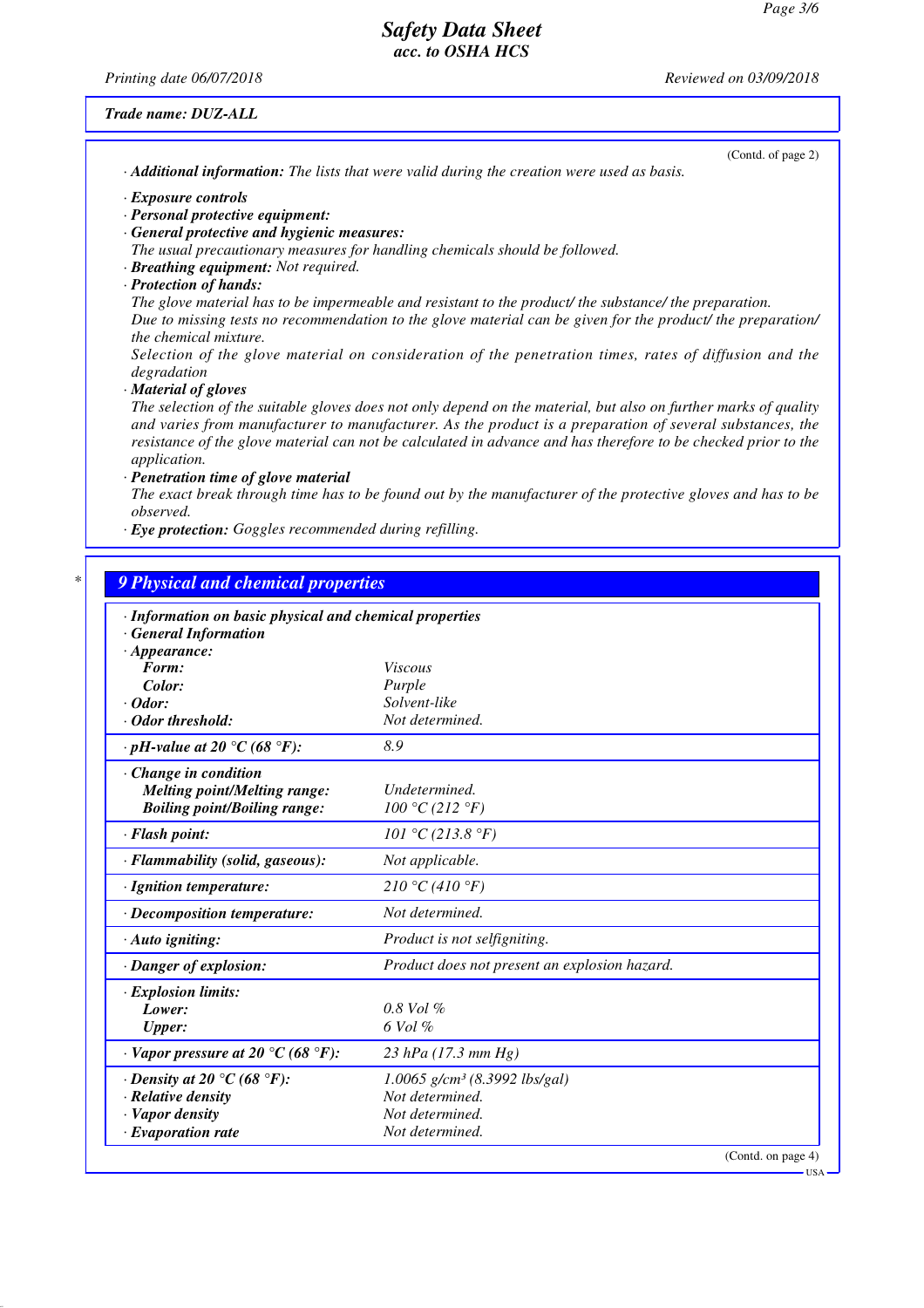*Printing date 06/07/2018 Reviewed on 03/09/2018*

*Trade name: DUZ-ALL*

|                                                            |                                            | (Contd. of page 3) |
|------------------------------------------------------------|--------------------------------------------|--------------------|
| $\cdot$ Solubility in / Miscibility with                   |                                            |                    |
| Water:                                                     | Fully miscible.                            |                    |
| · Partition coefficient (n-octanol/water): Not determined. |                                            |                    |
| $\cdot$ Viscosity:                                         |                                            |                    |
| Dynamic at 20 °C (68 °F):                                  | 10,000 mPas                                |                    |
| Kinematic:                                                 | Not determined.                            |                    |
| · Solvent content:                                         |                                            |                    |
| Organic solvents:                                          | $24.6\%$                                   |                    |
| Water:                                                     | 52.6 $%$                                   |                    |
| <b>VOC</b> content:                                        | $0.23\%$                                   |                    |
| Solids content:                                            | $21.0\%$                                   |                    |
| $\cdot$ Other information                                  | No further relevant information available. |                    |

# *\* 10 Stability and reactivity*

*· Reactivity No further relevant information available.*

- *· Chemical stability*
- *· Thermal decomposition / conditions to be avoided: No decomposition if used according to specifications.*
- *· Possibility of hazardous reactions No dangerous reactions known.*
- *· Conditions to avoid No further relevant information available.*
- *· Incompatible materials: No further relevant information available.*
- *· Hazardous decomposition products: No dangerous decomposition products known.*

### *\* 11 Toxicological information*

- *· Information on toxicological effects*
- *· Acute toxicity:*
- *· Primary irritant effect:*
- *· on the skin: No irritant effect.*
- *· on the eye: No irritating effect.*
- *· Sensitization: No sensitizing effects known.*
- *· Additional toxicological information:*

*The product is not subject to classification according to internally approved calculation methods for preparations:*

*When used and handled according to specifications, the product does not have any harmful effects according to our experience and the information provided to us.*

*· Carcinogenic categories*

*· IARC (International Agency for Research on Cancer) 14464-46-1 cristobalite 1* 

*· NTP (National Toxicology Program)*

*14464-46-1 cristobalite K* 

*· OSHA-Ca (Occupational Safety & Health Administration)*

*None of the ingredients is listed.*

### *\* 12 Ecological information*

*· Toxicity*

*· Aquatic toxicity: No further relevant information available.*

*· Persistence and degradability No further relevant information available.*

(Contd. on page 5) USA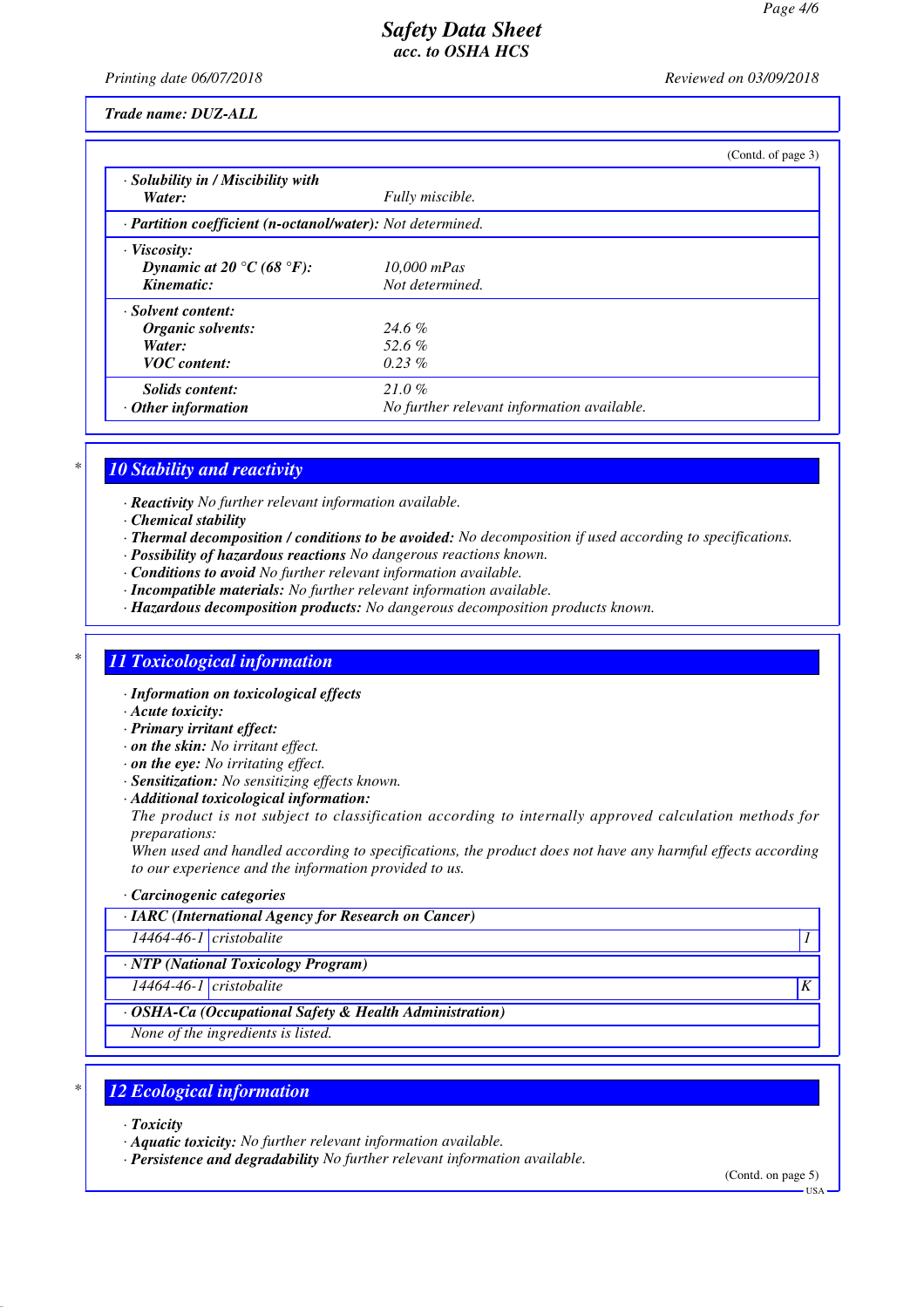*Printing date 06/07/2018 Reviewed on 03/09/2018*

(Contd. of page 4)

*Trade name: DUZ-ALL*

*· Behavior in environmental systems:*

- *· Bioaccumulative potential No further relevant information available.*
- *· Mobility in soil No further relevant information available.*
- *· Additional ecological information:*
- *· General notes:*
- *Water hazard class 1 (Self-assessment): slightly hazardous for water*

*Do not allow undiluted product or large quantities of it to reach ground water, water course or sewage system.*

- *· Results of PBT and vPvB assessment*
- *· PBT: Not applicable.*
- *· vPvB: Not applicable.*
- *· Other adverse effects No further relevant information available.*

### *\* 13 Disposal considerations*

- *· Waste treatment methods*
- *· Recommendation: Smaller quantities can be disposed of with household waste.*
- *· Uncleaned packagings:*
- *· Recommendation: Disposal must be made according to official regulations.*
- *· Recommended cleansing agent: Water, if necessary with cleansing agents.*

### *\* 14 Transport information*

| $\cdot$ UN-Number<br>· DOT, ADR, ADN, IMDG, IATA                                                             | Void                     |  |
|--------------------------------------------------------------------------------------------------------------|--------------------------|--|
| $\cdot$ UN proper shipping name<br>· DOT, ADR, ADN, IMDG, IATA                                               | Void                     |  |
| $\cdot$ Transport hazard class(es)                                                                           |                          |  |
| · DOT, ADR, ADN, IMDG, IATA<br>· Class                                                                       | Void                     |  |
| · Packing group<br>· DOT, ADR, IMDG, IATA                                                                    | Void                     |  |
| · Environmental hazards:<br>$\cdot$ Marine pollutant:                                                        | No                       |  |
| · Special precautions for user                                                                               | Not applicable.          |  |
| $\cdot$ Transport in bulk according to Annex II of<br><b>MARPOL73/78 and the IBC Code</b><br>Not applicable. |                          |  |
| · Transport/Additional information:                                                                          |                          |  |
| $\cdot$ DOT                                                                                                  | CONSUMER COMMODITY ORM-D |  |
| · UN "Model Regulation":                                                                                     | Void                     |  |

### *\* 15 Regulatory information*

*· Safety, health and environmental regulations/legislation specific for the substance or mixture*

*· Sara*

*· Section 355 (extremely hazardous substances):*

*None of the ingredients is listed.*

(Contd. on page 6)

USA